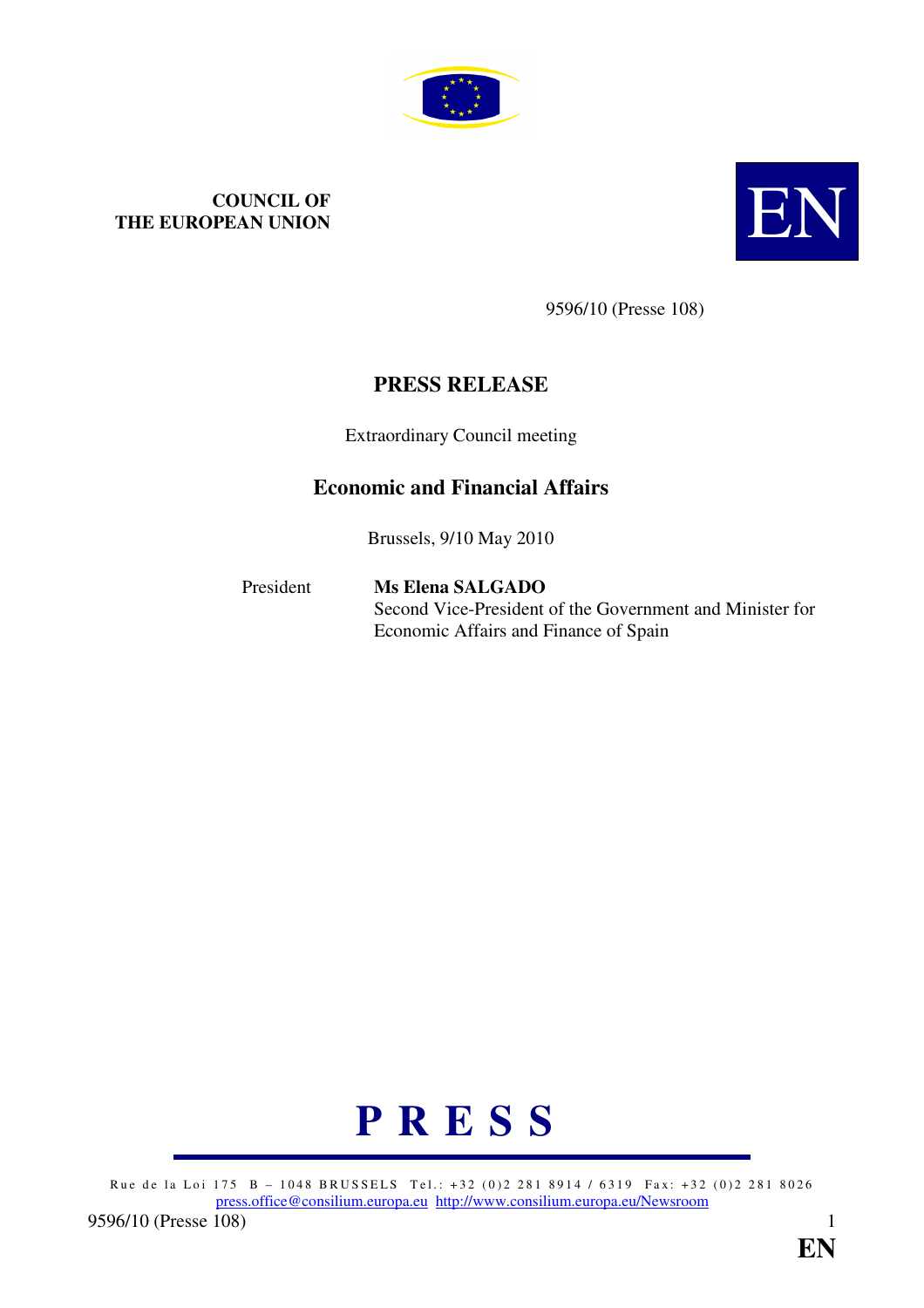# **Main results of the Council**

*The Council and the member states decided on a comprehensive package of measures to preserve financial stability in Europe, including a European financial stabilisation mechanism, with a total volume of up to EUR 500 billion.*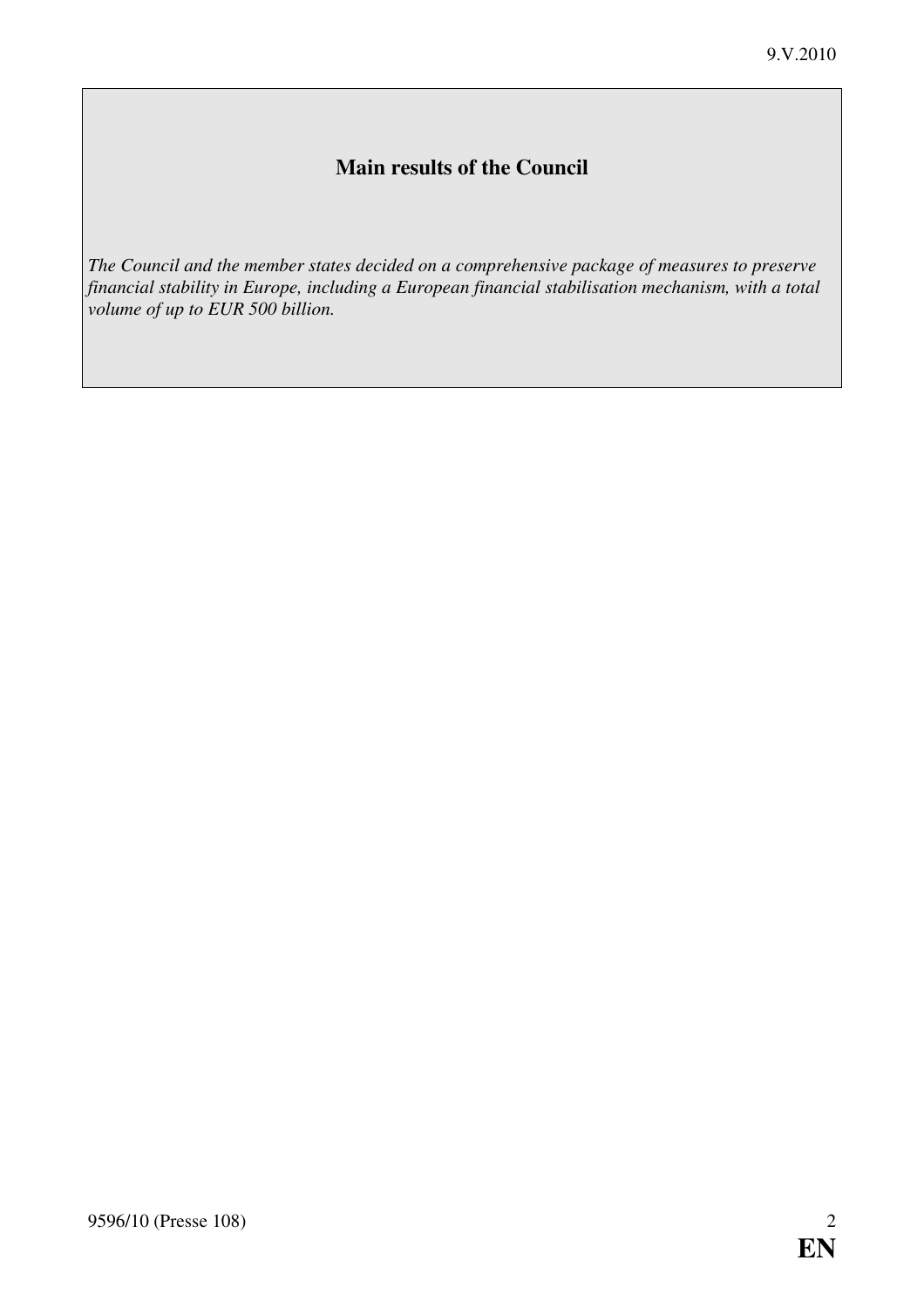# **CONTENTS<sup>1</sup>**

**PARTICIPANTS................................................................................................................................ [4](#page-3-0)** 

#### **ITEMS DEBATED**

EUROPEAN STABILISATION MECHANISM TO PRESERVE FINANCIAL STABILITY ........ [6](#page-5-0) 

### **OTHER ITEMS APPROVED**

*none* 

- <sup>1</sup> Where declarations, conclusions or resolutions have been formally adopted by the Council, this is indicated in the heading for the item concerned and the text is placed between quotation marks.
- Documents for which references are given in the text are available on the Council's Internet site (http://www.consilium.europa.eu).
	- $\bullet$  Acts adopted with statements for the Council minutes which may be released to the public are indicated by an asterisk; these statements are available on the Council's Internet site or may be obtained from the Press Office.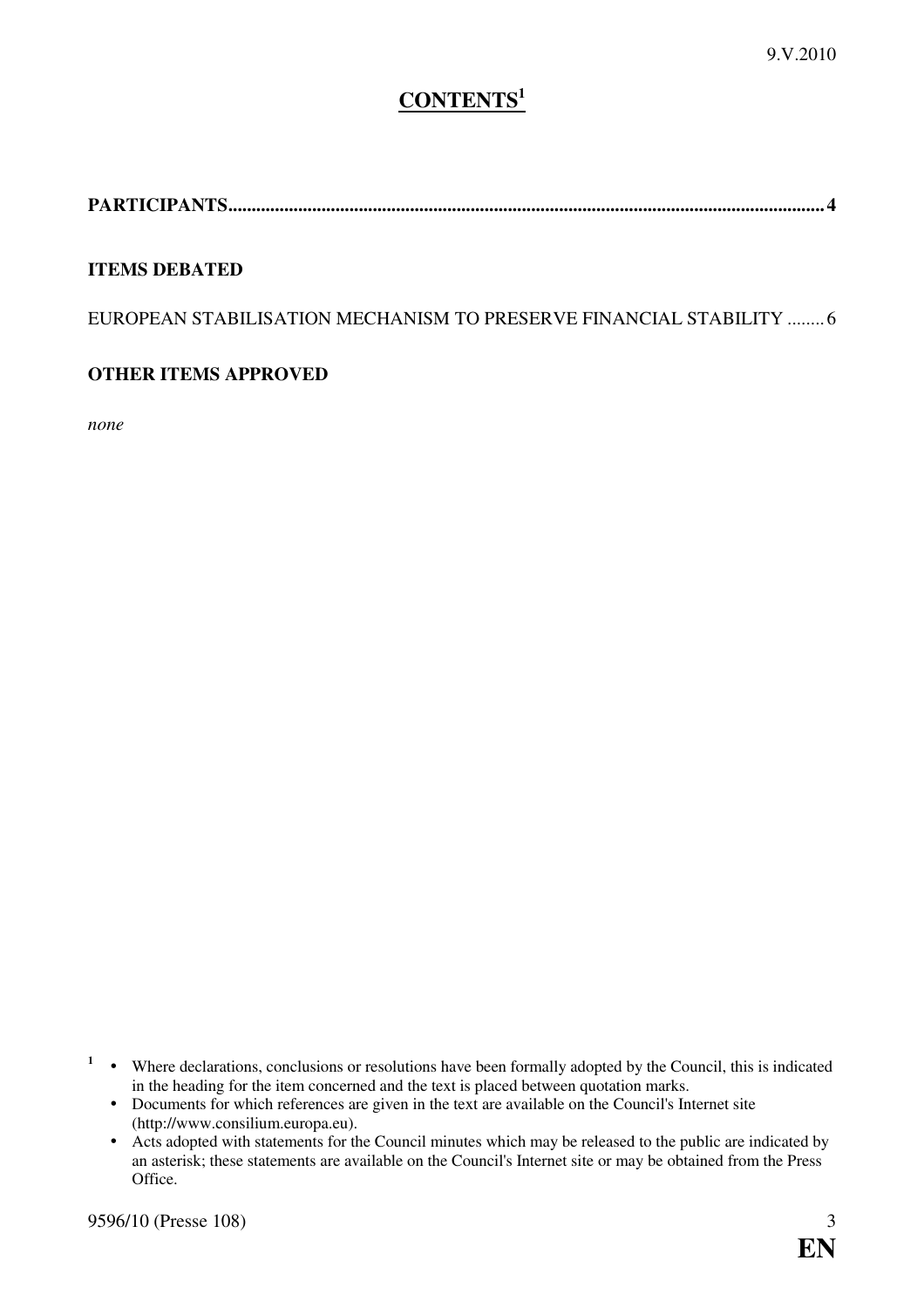# <span id="page-3-0"></span>**PARTICIPANTS**

#### The governments of the Member States and the European Commission were represented as follows:

**Belgium:**<br>Mr Didier REYNDERS

**Bulgaria:**<br>Mr Simeon DJANKOV

**Czech Republic:** Mr Eduard JANOTA Minister for Finance

**Denmark:** Mr Claus HJORT FREDERIKSEN Minister for Finance

**Germany:**<br>Mr Thomas de MAIZIÈRE

**Estonia:**<br>Mr Jürgen LIGI

**Ireland:** Mr Brian LENIHAN Minister for Finance

**Greece:** Mr George PAPACONSTANTINOU Minister for Finance

**Spain:**

**France:**

**Italy:**<br>Mr Giulio TREMONTI

**Cyprus:** Mr Charilaos STAVRAKIS Minister for Finance

**Latvia:** 

**Lithuania:**  $\overline{\text{Ms Ingrida}}$   $\text{SIMONTE}$  Minister for Finance

**Luxembourg:**

**Hungary:**

**Malta:**<br>Mr Tonio FENECH

**Netherlands:** Mr Jan Kees de JAGER Minister for Finance

**Austria:**<br>Mr Josef PRÖLL

**Poland:** Mr Jan VINCENT-ROSTOWSKI Minister for Finance

**Portugal:**<br>Mr Fernando TEIXEIRA DOS SANTOS

9596/10 (Presse 108) 4

Deputy Prime Minister and Minister for Finance and Institutional Reforms

Deputy Prime Minister and Minister for Finance

Mr Tomáš ZÍDEK Deputy Minister for Finance, International Relations and Financial Policy Section

Federal Minister for the Interior Mr Jörg ASMUSSEN State Secretary, Ministry of Finance

Minister for Finance

Ms Elena SALGADO Second Vice-President of the Government and Minister for Economic Affairs and Finance Mr José Manuel CAMPA  $\blacksquare$  State Secretary for Economic Affairs

Ms Christine LAGARDE Minister for Economic Affairs, Industry and Employment

Minister for Economic Affairs and Finance

Permanent Representative

Minister for Finance

State Secretary, Ministry of Finance

Minister of Finance, Economy and Investment

Vice Chancellor and Federal Minister for Finance

Ministro de Estado, Minister for Finance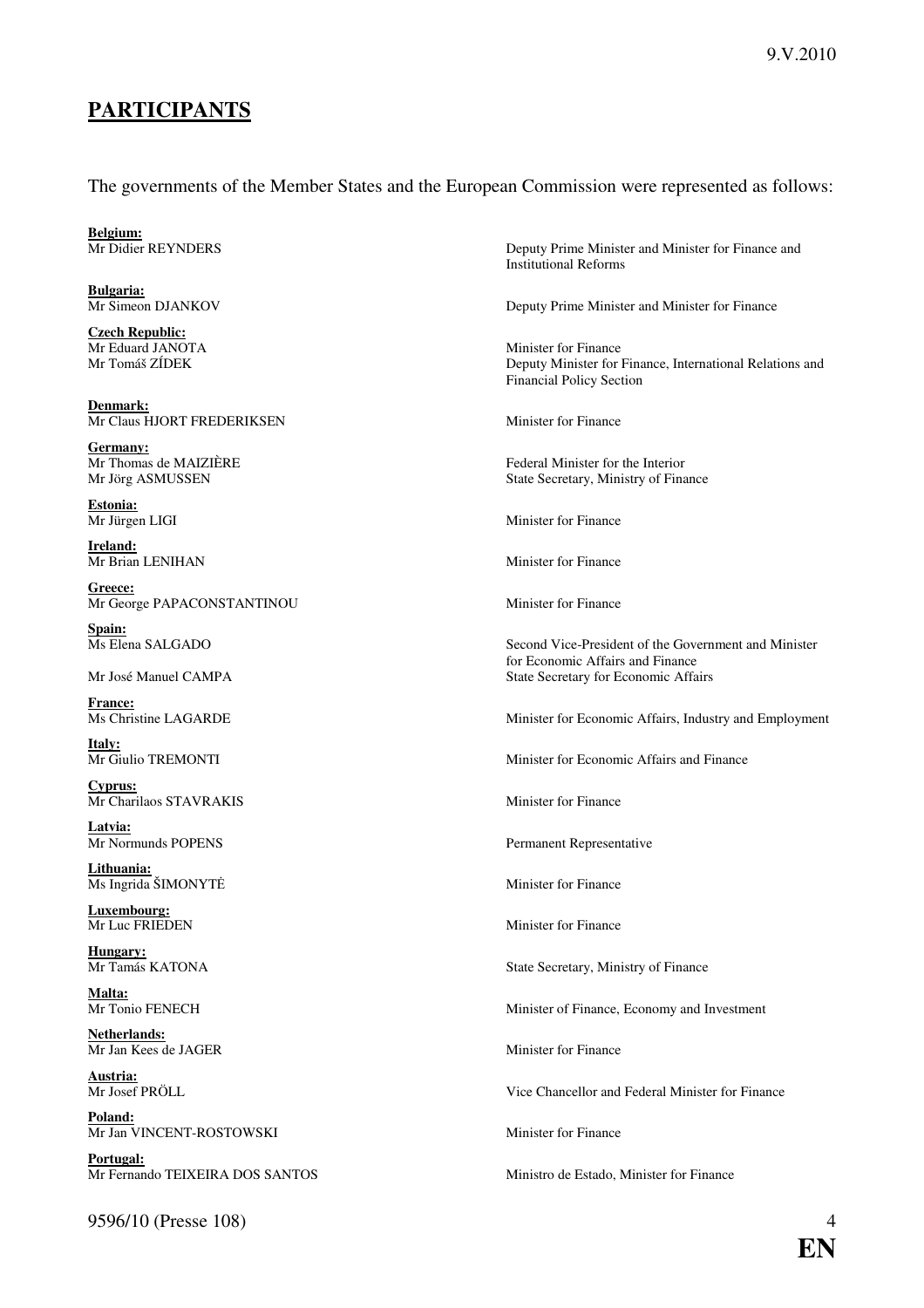**Romania:**

**Slovenia:** Mr Franc KRIŽANIČ Minister for Finance

**Slovakia:**

**Finland:**

**Sweden:**

**United Kingdom:**<br>Mr Alistair DARLING

State Secretary, Ministry of Finance

State Secretary at the Ministry of Finance

Deputy Prime Minister, Minister for Finance

Mr Anders BORG Minister for Finance

Chancellor of the Exchequer

**Commission:** Mr Olli REHN Member

**Other participants:**<br>Mr Jean-Claude JUNCKER

Mr Jean-Claude JUNCKER<br>
Mr Lucas PAPADEMOS<br>
President of the Europe<br>
President of the Europe Vice-President of the European Central Bank Mr Philippe MAYSTADT President of the European Investment Bank<br>Mr Thomas WIESER Chairman of the Economic and Financial Co Mr Thomas WIESER Chairman of the Economic and Financial Committee<br>Mr Lorenzo CODOGNO Chairman of the Economic Policy Committee Chairman of the Economic Policy Committee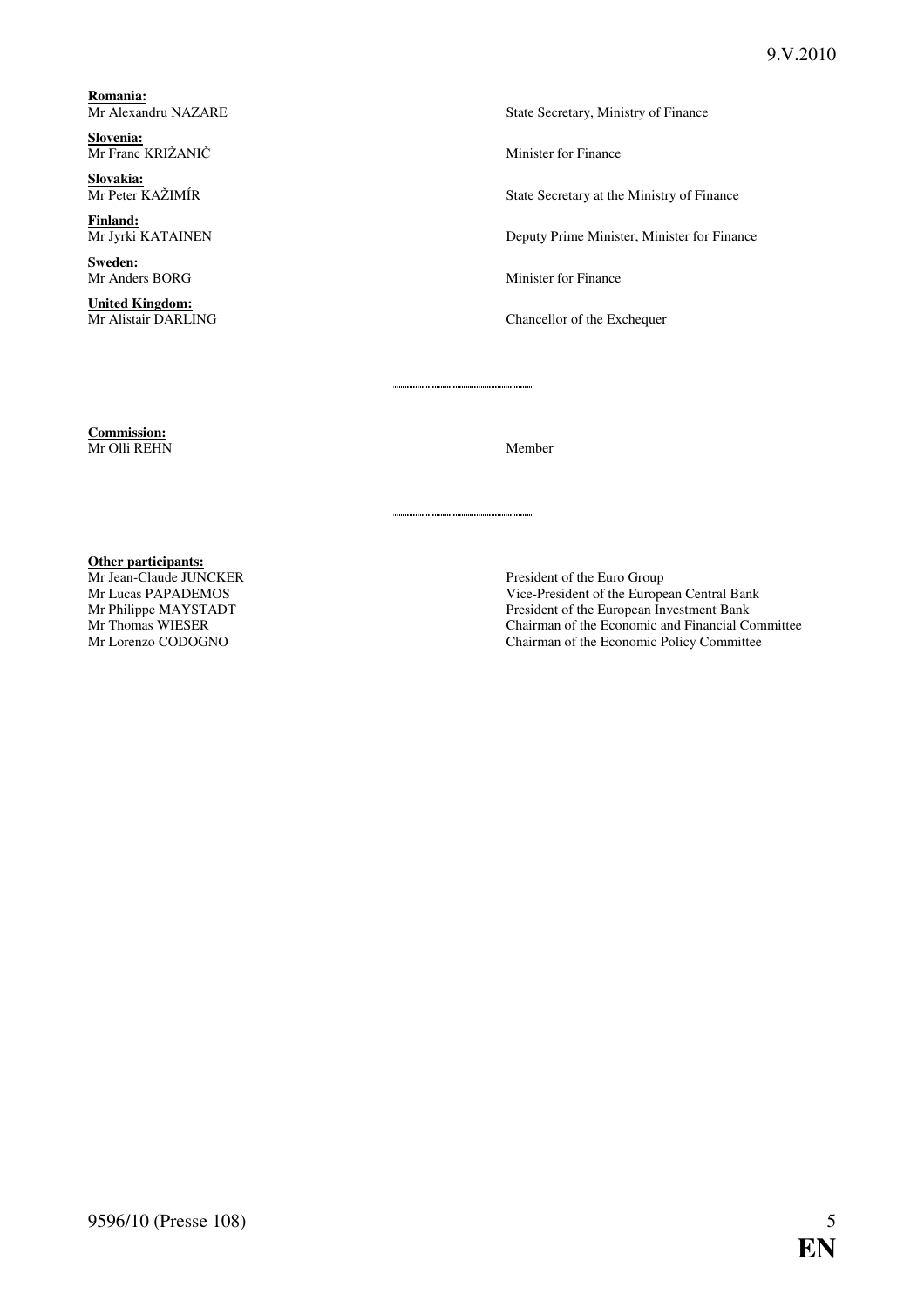#### <span id="page-5-0"></span>**ITEMS DEBATED**

#### **EUROPEAN STABILISATION MECHANISM TO PRESERVE FINANCIAL STABILITY**

The Council adopted the following conclusions:

"The Council and the Member States have decided today on a comprehensive package of measures to preserve financial stability in Europe, including a European Financial Stabilisation mechanism with a total volume of up to EUR 500 billion.

In the wake of the crisis in Greece, the situation in financial markets is fragile and there was a risk of contagion which we needed to address. We have therefore taken the final steps of the support package for Greece, the establishment of a European stabilisation mechanism and a strong commitment to accelerated fiscal consolidation, where warranted.

First, following the successful conclusion of procedures in euro area Member States and the meeting of euro area Heads of State or Government, the way has been cleared for the implementation of the support package for Greece. The Commission has signed today, on behalf of the euro area Member States, the loan agreement with Greece and the first disbursement will proceed, as planned, before 19 May. The Council strongly supports the ambitious and realistic consolidation and reform programme of the Greek government.

Second, the Council is strongly committed to ensure fiscal sustainability and enhanced economic growth in all Member States and therefore agrees that plans for fiscal consolidation and structural reforms will be accelerated, where warranted. We therefore welcome and strongly support the commitment of Portugal and Spain to take significant additional consolidation measures in 2010 and 2011 and present them to the 18 May ECOFIN Council. The adequacy of such measures will be assessed by the Commission in June in the context of the excessive deficit procedure. The Council also welcomes the commitment to announce by the 18 May ECOFIN Council structural reform measures aimed at enhancing growth performance and thus indirectly fiscal sustainability henceforth.

Third, we have decided to establish a European stabilisation mechanism. The mechanism is based on Art. 122.2 of the Treaty and an intergovernmental agreement of euro area Member States. Its activation is subject to strong conditionality, in the context of a joint EU/IMF support, and will be on terms and conditions similar to the IMF.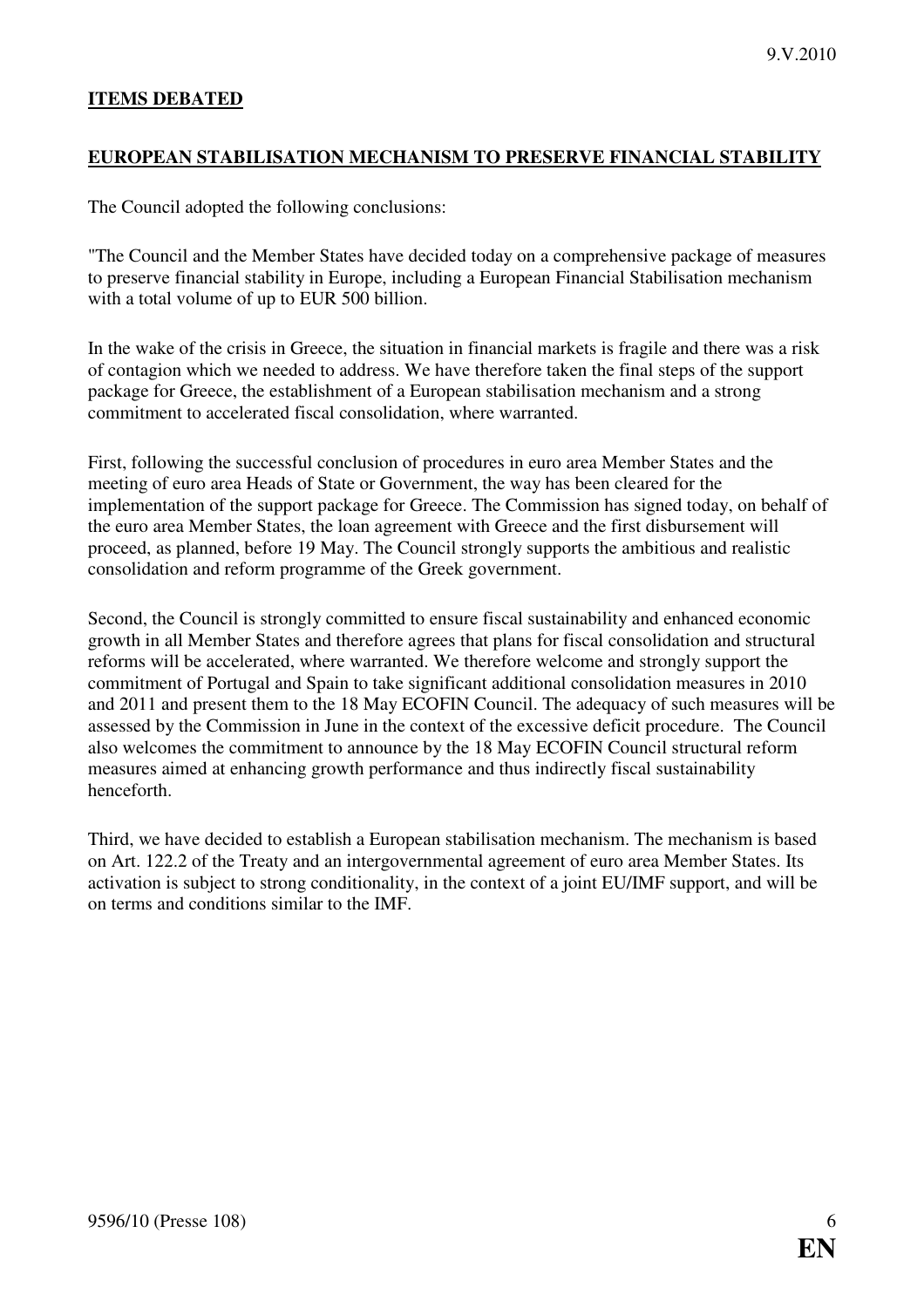Art. 122.2 of the Treaty foresees financial support for Member States in difficulties caused by exceptional circumstances beyond Member States' control. We are facing such exceptional circumstance today and the mechanism will stay in place as long as needed to safeguard financial stability. A volume of up to EUR 60 billion is foreseen and activation is subject to strong conditionality, in the context of a joint EU/IMF support, and will be on terms and conditions similar to the IMF. The mechanism will operate without prejudice to the existing facility providing medium term financial assistance for non euro area Member States' balance of payments.

In addition, euro area Member States stand ready to complement such resources through a Special Purpose Vehicle that is guaranteed on a pro rata basis by participating Member States in a coordinated manner and that will expire after three years, respecting their national constitutional requirements, up to a volume of EUR 440 billion. The IMF will participate in financing arrangements and is expected to provide at least half as much as the EU contribution through its usual facilities in line with the recent European programmes.

At the same time, the EU will urgently start working on the necessary reforms to complement the existing framework to ensure fiscal sustainability in the euro area, notably based on the Commission Communication to be adopted on 12 May 2010. We underline the importance that we attach to strengthening fiscal discipline and establishing a permanent crisis resolution framework.

We underlined the need to make rapid progress on financial market regulation and supervision, in particular with regard to derivative markets and the role of rating agencies. Furthermore, we need to continue to work on other initiatives, such as the stability fee, which aim at ensuring that the financial sector shall in future bear its share of burden in case of a crisis, also exploring the possibility of a global transaction tax. We also agreed to speed up work on crisis management and resolution.

We also reiterate the support of the euro area Member States to the ECB in its action to ensure the stability to the euro area. "

\* \*

\*

The Council also adopted a regulation establishing a European financial stabilisation mechanism.

In addition, the representatives of the governments of the euro area member states adopted a decision to commit to provide assistance through a Special Purpose Vehicle that is guaranteed on a pro rata basis by participating member states in a coordinated manner and that will expire after three years, up to EUR 440 billion, in accordance with their share in the paid-up capital of the European Central Bank and pursuant to their national constitutional requirements.

The representatives of the governments of the 27 EU member states adopted a decision allowing the Commission to be tasked by the euro area member states in this context.